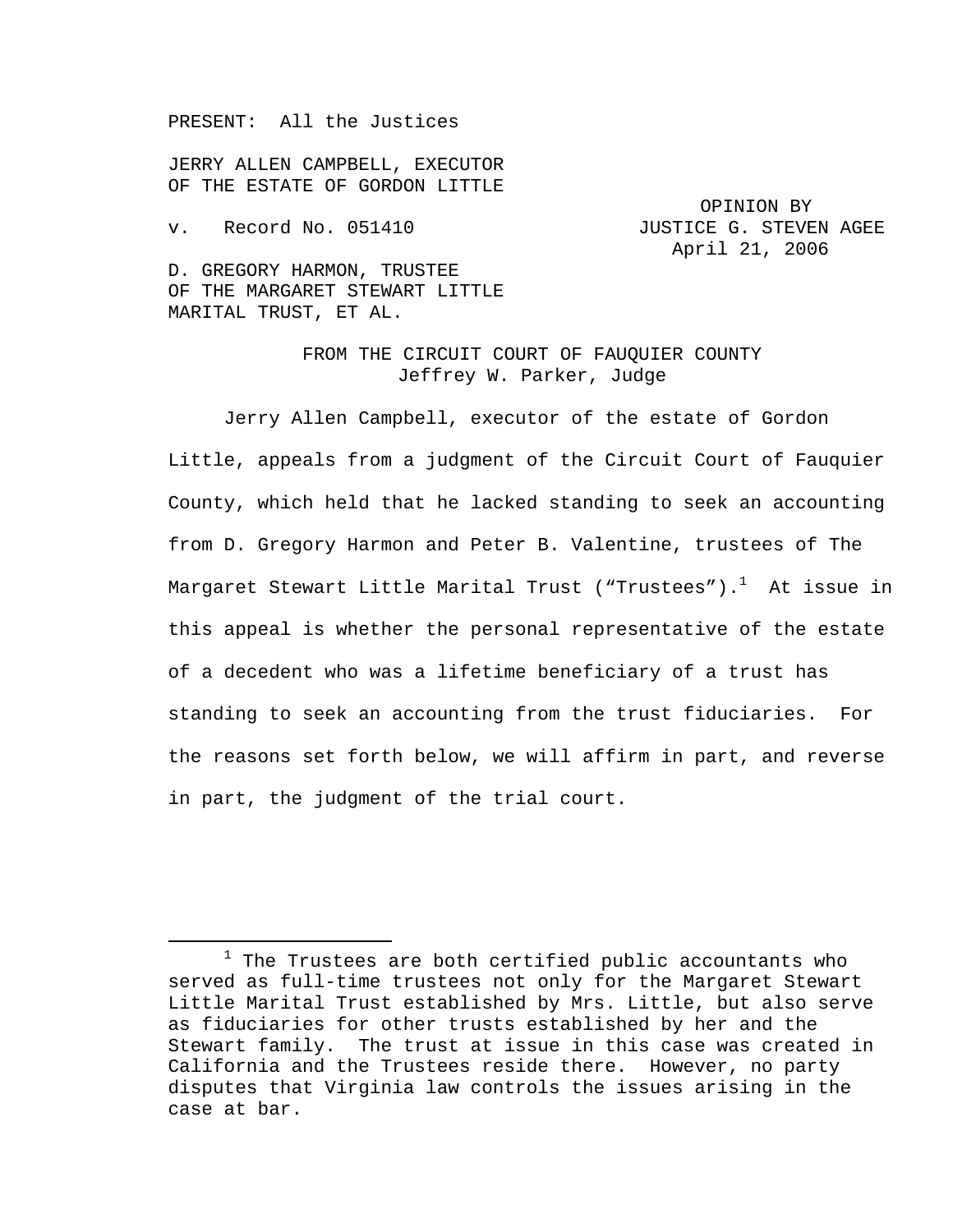## I. BACKGROUND AND PROCEEDINGS BELOW

Margaret Stewart Little, as part of a trust agreement created during her lifetime, established the Margaret Stewart Little Marital Trust ("the Marital Trust") for the benefit of her husband, Gordon Little, which took effect at her death in 1984. The following terms governed the Marital Trust's administration and distribution:

> 1. The Trustees shall pay to or for the benefit of [Gordon Little], all of the trust net income, in installments to be selected by the Trustees . . . provided, however, that the Trustees shall pay to [Gordon] not less than the sum of \$3,000 per month . . . .

In addition to the net income the Trustees may pay to or for the benefit of [Gordon Little] as much of the trust principal as the Trustees, in their absolute discretion, deem necessary for his support and health expenses, including, but not limited to, medical, hospital, doctors, nursing, dental and other health expenses.

Under the terms of the Marital Trust, Little was the sole income beneficiary of that trust during his lifetime and payment of the net trust income to him was a mandatory requirement of the trust. The Marital Trust further provided that upon Little's death it would terminate and any remaining trust property, "excluding undistributed income, [would] vest in and be added to the Family Trust." $^{\,2\,}$  "The undistributed income held

 <sup>2</sup>  $^2$  Neither Gordon Little nor his estate was a beneficiary of, had any interest in, or control of the Family Trust, which was also created by Margaret Stewart Little.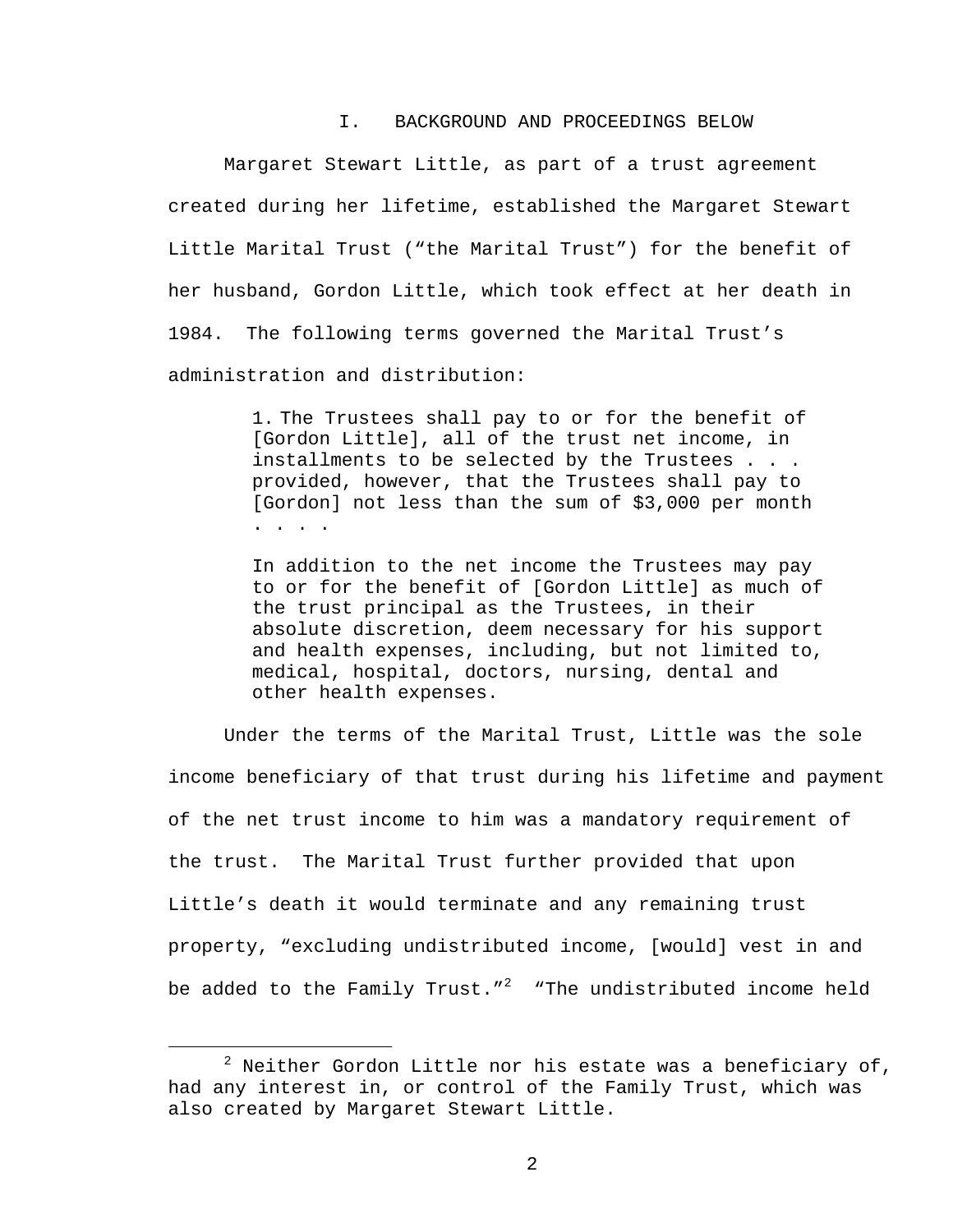by the Trustees as of the date of" Little's death, however, would "be paid to the personal representative of his estate for the purposes of administration therein." By its terms, the Marital Trust qualified for the marital deduction on the United States estate tax return of the estate of Margaret Stewart Little, as a qualified terminable interest property trust under Internal Revenue Code § 2056(b)(7).

From 1984 until his death in June 1999, Little received certain distributions from the Trustees out of the Marital Trust. The Trustees never rendered an accounting to Little during his lifetime as to the discharge of their fiduciary duties under the Marital Trust. The record does not indicate Little formally requested an accounting. Following Little's death, his will was admitted to probate and Campbell qualified as the executor of Little's estate. A provision of Little's will provides: "I grant unto my Executor all rights and powers set forth in Section 64.1-57 of the Code of Virginia."

A disagreement arose between Campbell and the Trustees as to the administration of the Marital Trust prior to Little's death and as to the disposition of certain tangible personal property after Little's death. In July 2000, Campbell filed a bill of complaint to compel an accounting and other relief from the Trustees. Citing the trial court's authority to order an accounting under Code § 8.01-31, Campbell sought to have the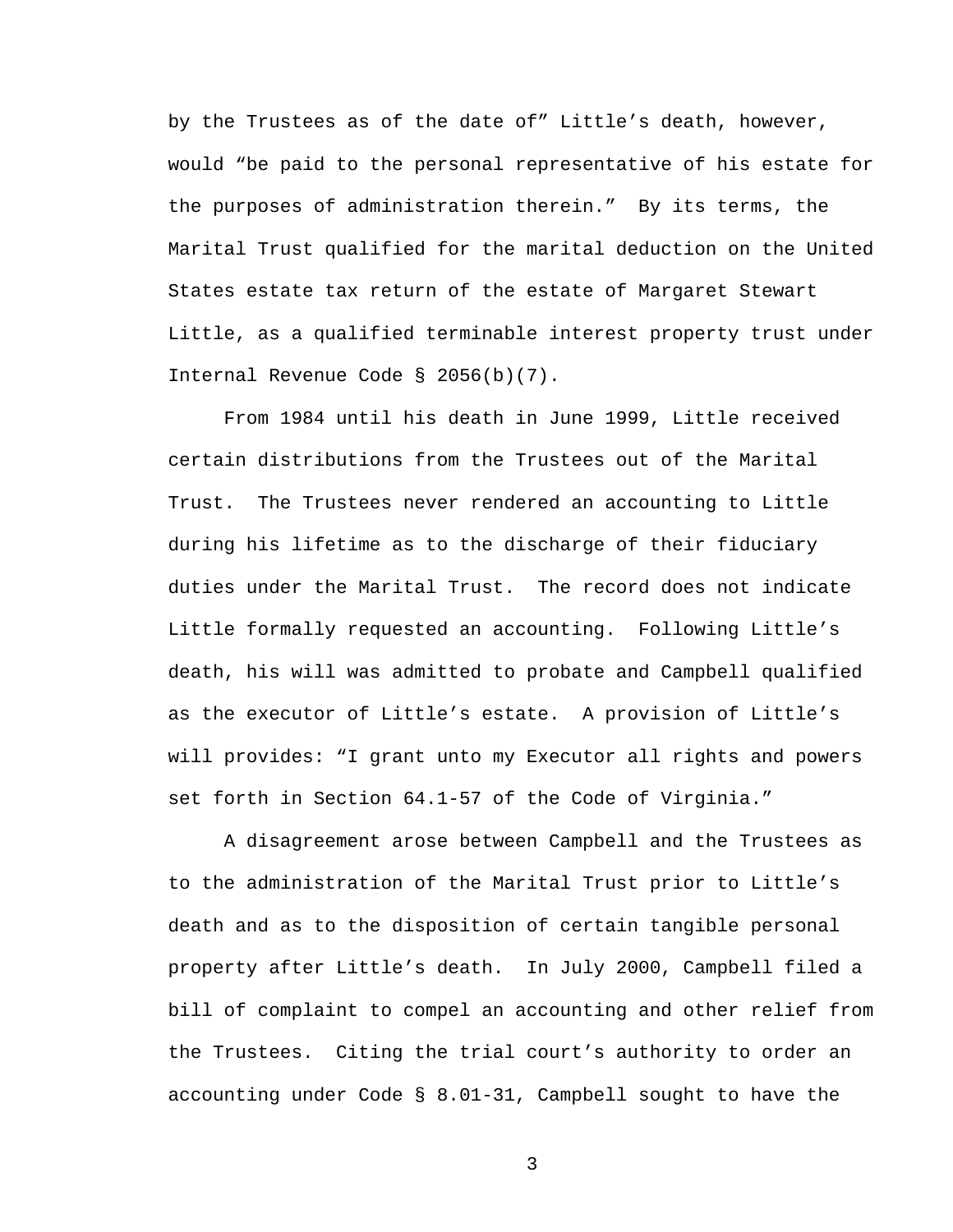Trustees account for two events: First, for tangible personal property the Trustees "removed from Heritage Farm<sup>[3]</sup> following the death of Gordon Little," and, second, "for their administration of the Margaret Stewart Little [Marital] Trust." Campbell asserted that the Trustees wrongfully removed tangible personal property from Heritage Farm after Little's death that belonged to Little personally. Campbell further alleged that a "full, complete and fair accounting by the Defendant Trustees will show that moneys are due from the [Marital Trust] to the Estate of Gordon Little."

 During a June 2, 2003 hearing, the trial court observed that under Code § 8.01-31, Little would have been entitled to an accounting from the Trustees during his lifetime for their administration of the Marital Trust. However, the trial court questioned whether Campbell, as executor of Little's estate, now had standing to compel an accounting. Campbell argued he succeeded to Little's Code § 8.01-31 right to an accounting by virtue of the survival provisions of Code § 8.01-25. The Trustees contended Code § 8.01-25 did not apply and that their delivery of "financial statements" to Little during his lifetime satisfied any obligation to account for administration of the Marital Trust. Campbell disagreed and argued the "financial

 $\overline{\phantom{a}}$  3  $3$  Until his death, Little continued operating a thoroughbred farm located in Fauquier County and known as Heritage Farm,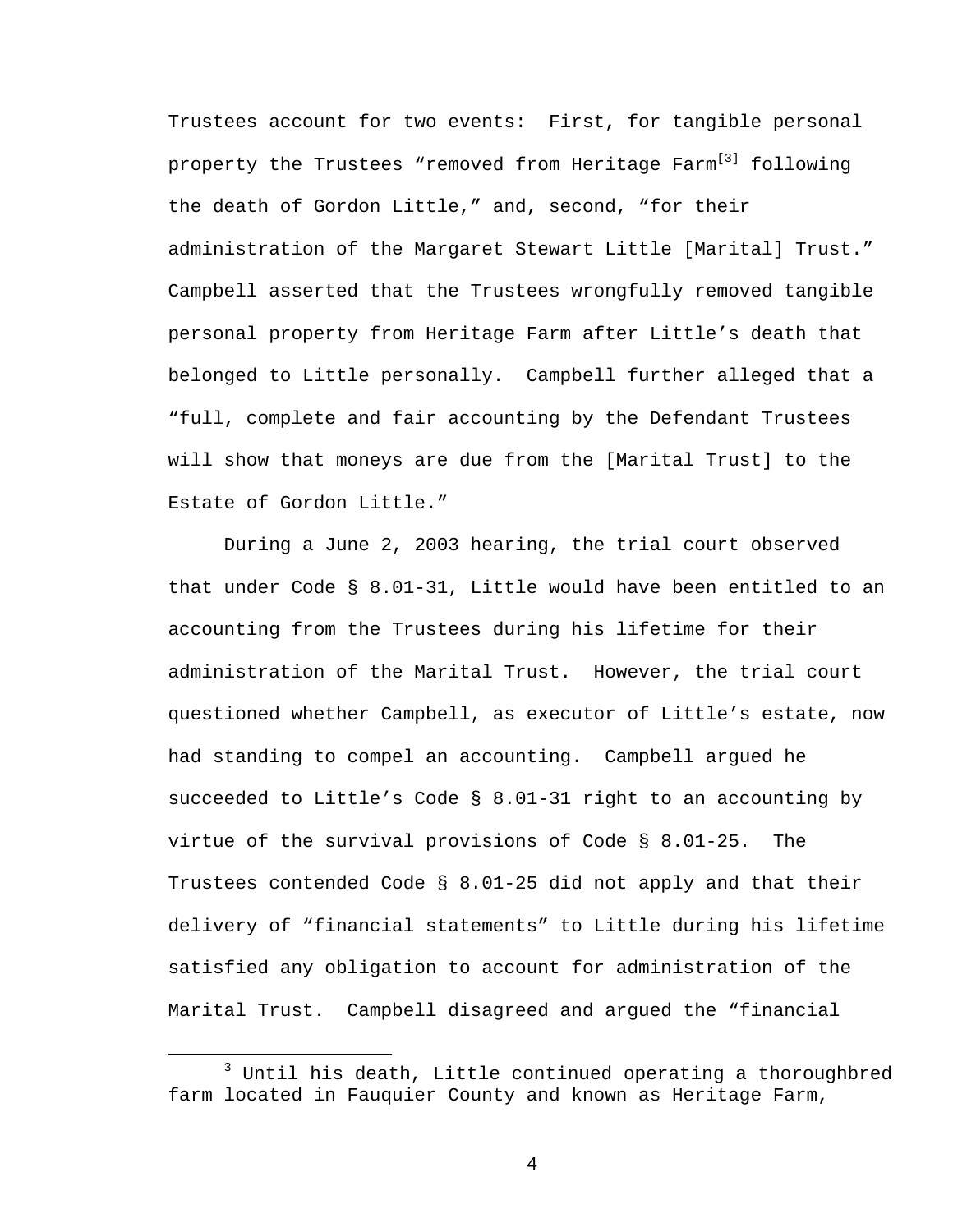statements" did not constitute a fiduciary accounting under Virginia law.

In a July 7, 2003 decree, the trial court found that the "[f]inancial [s]tatements . . . did not constitute an 'accounting' for the years" for which they were prepared. No appeal of this finding by the trial court was made and it now constitutes the law of this case. Pollard & Bagby, Inc. v. Pierce Arrow, L.L.C., 258 Va. 524, 527-28, 521 S.E.2d 761, 763 (1999). The trial court deferred a final ruling on whether Campbell was entitled to an accounting from the Trustees in order to "fully analyze and consider the authorities on whether or not [Campbell] has 'standing' as Executor of the Estate of Gordon Little under § 8.01-31 of the Code of Virginia to compel such an accounting." Both parties submitted written memoranda addressing this issue.

After an unexplained delay, the trial court eventually ruled by a final decree, dated April 6, 2005, in which it found:

[T]hat there is no right to an accounting under Virginia Code Section 8.01-25; the right to an accounting is generally provided for under Virginia Code Section 8.01-31; the Will does not incorporate Section 8.01-31 into the Executor's powers and does not direct that the Executor seek an accounting; and the closest statute that might apply is  $64.1-57(1)(n)$ which does not apply because no trusts were created in Gordon Little's will.

which was an asset of the Marital Trust.

i<br>Li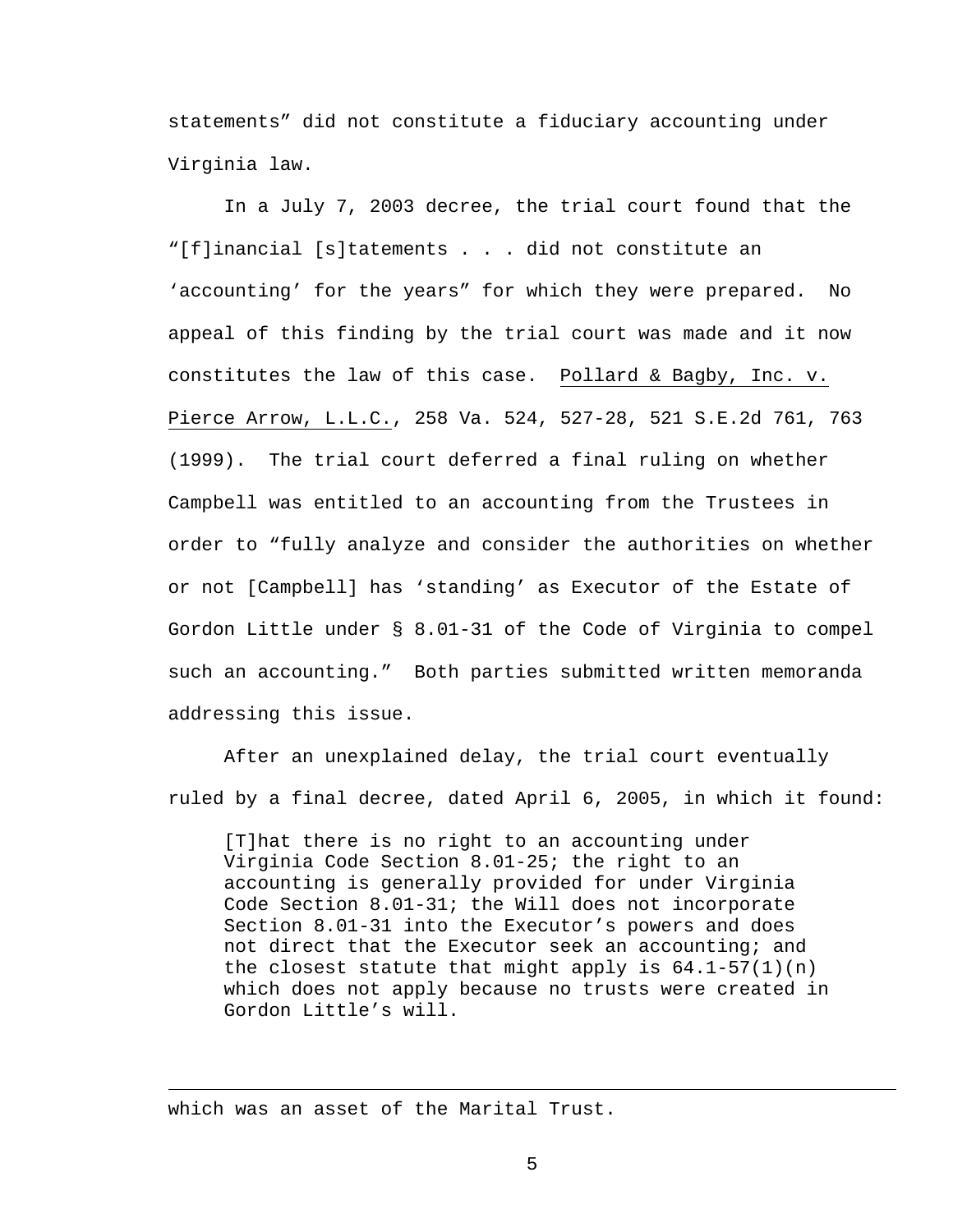Consequently, the trial court ordered that "Campbell as Executor of the Estate of Gordon Little does not have standing to seek an accounting and overrules his motion for an accounting." We awarded Campbell this appeal.

## II. ANALYSIS

Campbell's assignments of error posit a central question: whether the trial court erred in ruling that an executor lacks standing to maintain an action for an accounting from the trustees of a trust of which the decedent was a beneficiary. Campbell argues the trial court erred because as Little's executor, he succeeded to Little's cause of action for an accounting under Code § 8.01-31 by virtue of the survival provisions of Code § 8.01-25. Campbell also argues an executor has that right regardless of whether a decedent specifically grants such a right to his fiduciary by will. Furthermore, Campbell contends the incorporation of Code § 64.1-57 into Little's will does not affect his standing to compel an accounting because it is one of the "other powers granted by law" under the terms of the statute.

Campbell avers that at common law and under Code § 8.01-31, a "beneficiary of a trust had the absolute right to judicially require his Trustee, in a suit in equity, to render accountings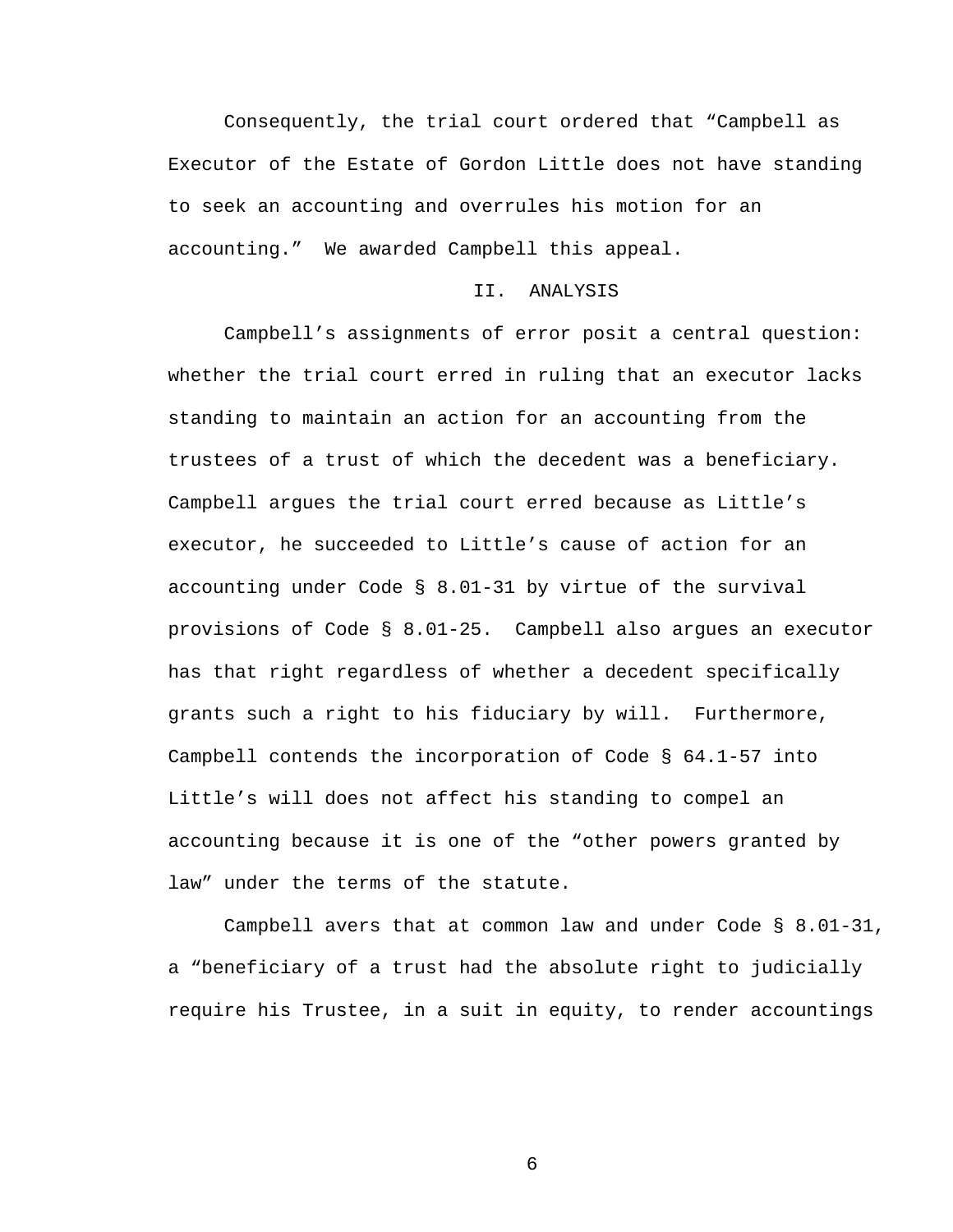of his management of the Trust assets."<sup>4</sup> Campbell contends that the standing to compel an accounting continues in the person of a decedent's personal representative because Code § 8.01-25 provides that "[e]very cause of action whether legal or equitable, which is cognizable in the Commonwealth of Virginia, shall survive . . . the death of the person in whose favor the cause of action existed . . . . " In effect, Campbell argues he stands in Little's shoes in seeking to compel an accounting under Code § 8.01-31 by virtue of his status as Little's executor. Campbell contends that construing Code § 8.01-25 as the trial court has done renders the statute "meaningless" because it bars a cause of action for an accounting from surviving the decedent contrary to the plain language of the statute.

 The Trustees respond that although Code § 8.01-25 "on its face appears to be rather broad, nothing in it confers standing upon a personal representative to pursue every cause of action." To support this contention, the Trustees cite Code §§ 8.01-56, 8.01-57, 8.01-63, 8.01-173, 64.1-144, and 64.1-145, which specifically provide that an individual or his "personal representative" may bring or be subject to the particular causes

 $\overline{4}$  $4$  Code § 8.01-31 states: "An accounting in equity may be had against any fiduciary or by one joint tenant, tenant in common, or coparcener for receiving more than comes to his just share or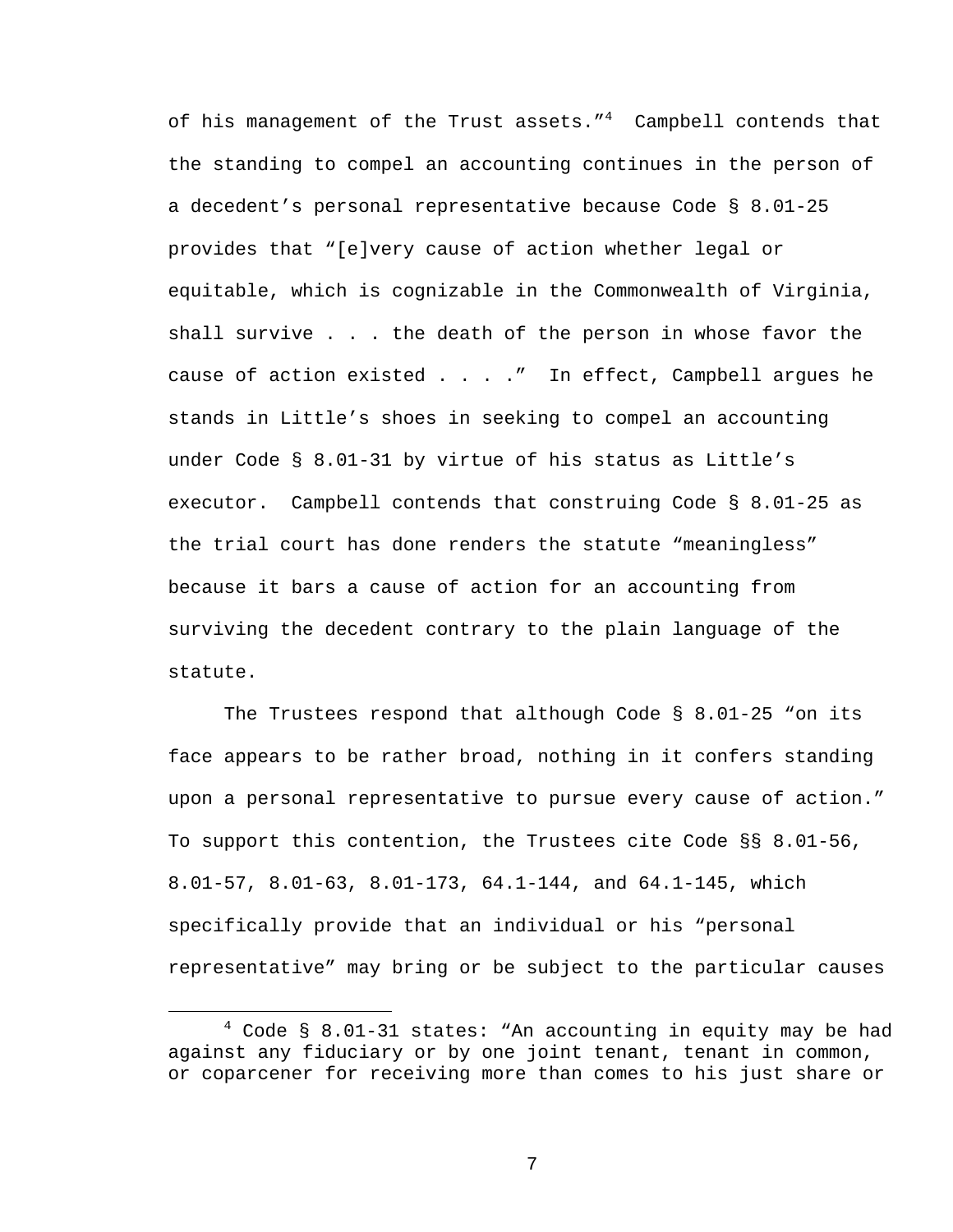of action addressed in those statutes. Without citation to authority, the Trustees assert that the presence of these statutes would be superfluous if Code § 8.01-25 were intended to "give standing to personal representatives to pursue every cause of action." They aver that Code § 8.01-25, notwithstanding its language, should not be read to include every cause of action existing in favor of a decedent at his death. The Trustees thus conclude that a cause of action for an accounting does not survive a beneficiary's death under Code § 8.01-25 and is not separately authorized under Code § 8.01-31 because that statute does not expressly provide a cause of action for an accounting to a personal representative.

 The issue before the Court in this case is a matter of statutory interpretation, a "pure question of law subject to de novo review." Crawford v. Haddock, 270 Va. 524, 528, 621 S.E.2d 127, 129 (2005) (quoting Horner v. Dep't of Mental Health, Mental Retardation, & Substance Abuse Servs., 268 Va. 187, 192, 597 S.E.2d 202, 204 (2004)). The question thus put before us is whether the cause of action for an accounting existing in a beneficiary under Code § 8.01-31 continues in his personal representative by virtue of Code § 8.01-25 after the beneficiary's death. We agree with Campbell that such a cause

i<br>Li

proportion, or against the personal representative of any such party."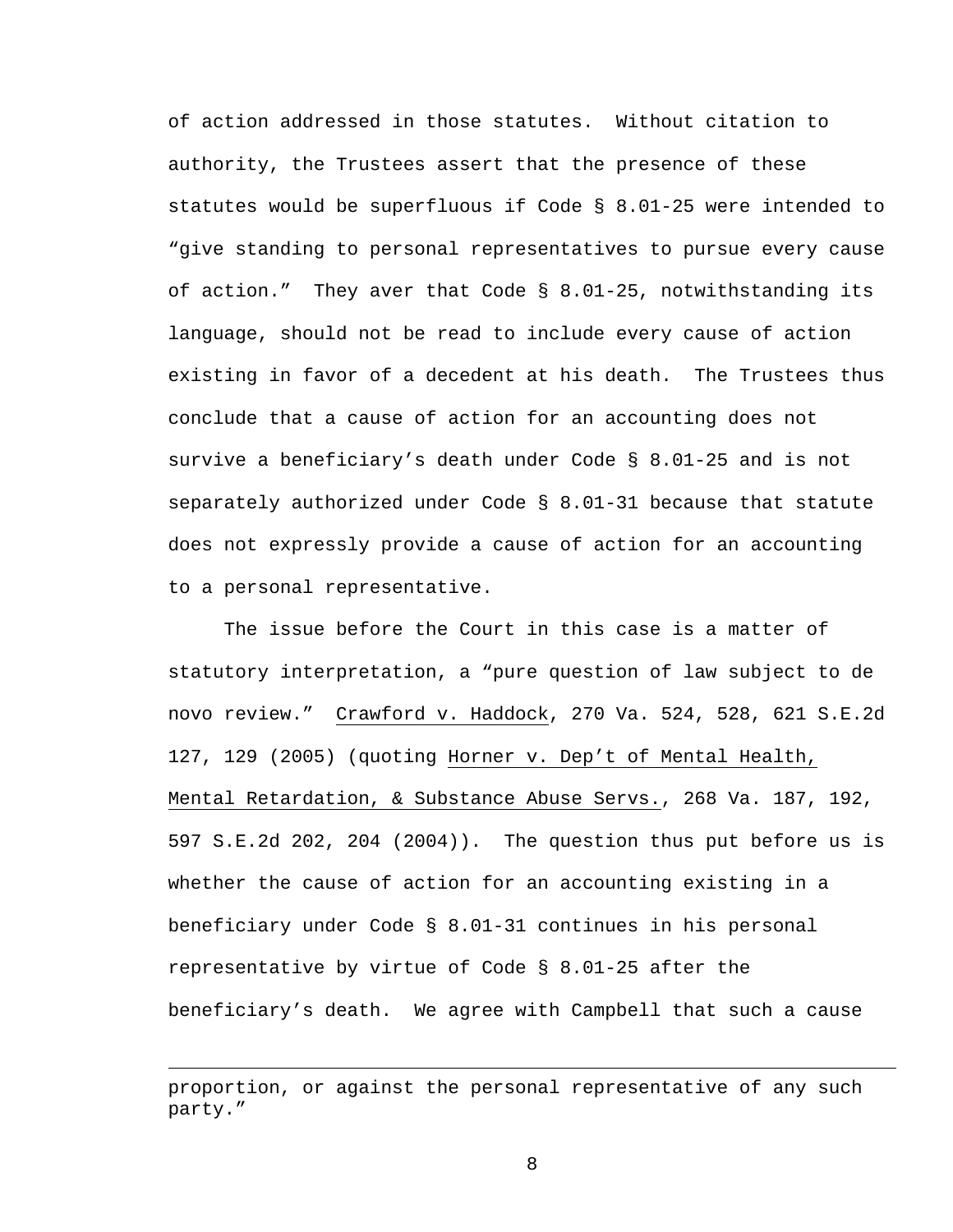of action does survive and is enforceable by the personal representative of the decedent.<sup>5</sup>

"When interpreting statutes, courts must ascertain and give effect to the legislature's intention, which is to be deduced from the words used, unless a literal interpretation would result in a manifest absurdity." Id. If the statute's text is "clear and unambiguous, courts may not interpret them in a way that amounts to a holding that the legislature did not mean what it actually has expressed. In other words, courts are bound by the plain meaning of clear statutory language." Id. (citing Horner, 268 Va. at 192, 597 S.E.2d at 204); Woods v. Mendez, 265 Va. 68, 74-75, 574 S.E.2d 263, 266-67 (2003); Halifax Corp. v. First Union Nat'l Bank, 262 Va. 91, 99-100, 546 S.E.2d 696, 701 (2001) (quoting Watkins v. Hall, 161 Va. 924, 930, 172 S.E. 445, 447 (1934)); see also Melanson v. Commonwealth, 261 Va. 178, 183, 539 S.E.2d 433, 435 (2001) ("The primary objective of statutory construction is to ascertain and give effect to legislative intent. The plain, obvious, and rational meaning of a statute is to be preferred over any curious, narrow, or strained construction.").

 $\frac{1}{5}$  $5$  No issue was raised by the parties or the trial court contesting whether Little had a cause of action for an accounting prior to his death. We will therefore assume, without deciding, that a cause of action did accrue to Little by virtue of the Trustees' failure to account and that such failure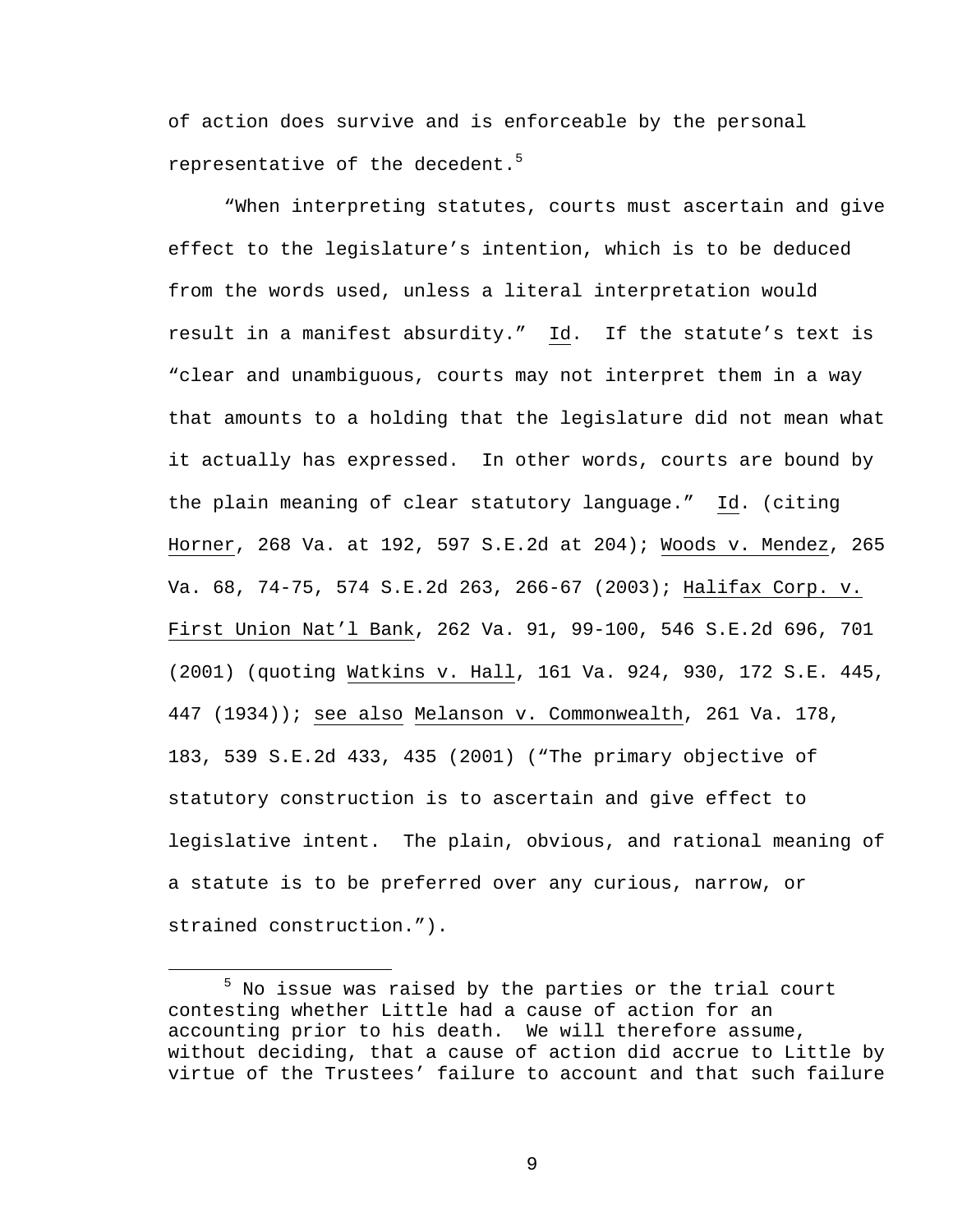Applying these principles to the statutes at issue in the case at bar, we find that the text of Code §§ 8.01-25 and 8.01- 31 is clear and unambiguous. The language of Code § 8.01-25 reflects the General Assembly's clear intent that: "Every cause of action whether legal or equitable, which is cognizable in the Commonwealth of Virginia, shall survive . . . the death of the person in whose favor the cause of action existed . . . ." (Emphasis added.) Assuming the trial court correctly found that Little had a cause of action for an accounting from the Trustees for their administration of the Marital Trust prior to his death, that cause of action survives Little's death under Code § 8.01-25 because it "existed" prior to his death. Contrast Rutter v. Jones, Blechman, Woltz & Kelly, P.C., 264 Va. 310, 313-14, 568 S.E.2d 693, 694-95 (2002) (claim for legal malpractice brought by decedent's personal representative did not survive because claim did not arise until after decedent's death).

Contrary to the Trustees' assertion, the broad language contained in Code § 8.01-25 making it applicable to "[e]very cause of action" is not derogated by other statutes conferring standing to personal representatives in particular situations. Indeed, the Trustees' position ignores situations where Code

i<br>Li

was the necessary injury or damage by which a cause of action accrued.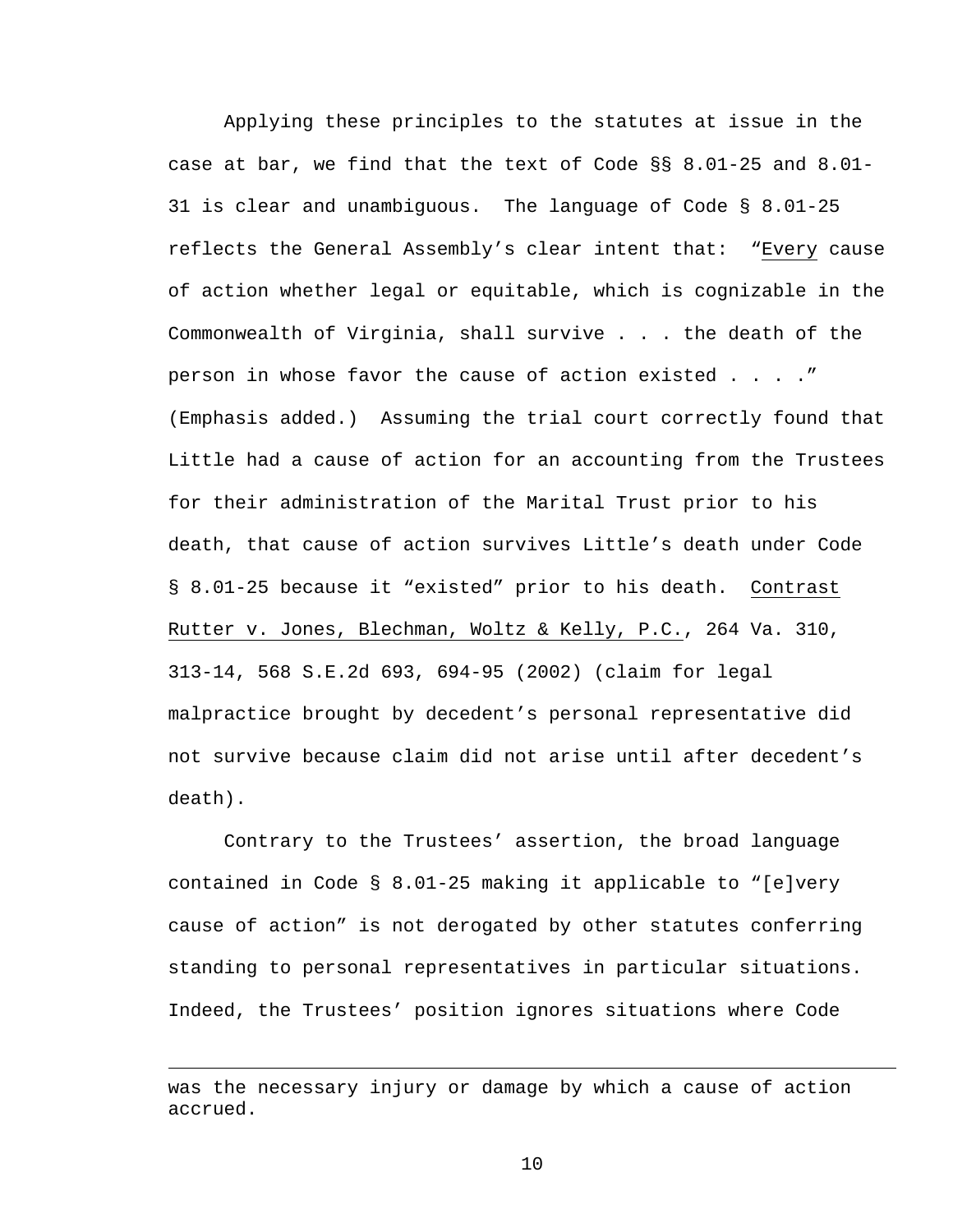§ 8.01-25 would not apply to preserve a cause of action, but the specific authorization to sue or be sued by a decedent's personal representative in other Code sections permits the claim.

Code § 8.01-25 only applies to causes of action "exist[ing]" prior to the decedent's death and provides that a "cause of action asserted by the decedent in his lifetime" for personal injury does not "survive," but rather can be amended as a wrongful death action under Code § 8.01-56. Hendrix v. Daugherty, 249 Va. 540, 542, 457 S.E.2d 71, 73 (1995); see also Code §§ 8.01-63 and 8.01-57. Thus, Code § 8.01-56, as well as §§ 8.01-57 and 8.01-63, for example, provide the basis for a separate cause of action, wrongful death, which did not exist during the decedent's lifetime and thus could not be maintained under the aegis of Code § 8.01-25.

Moreover, to adopt the Trustees' position would render Code § 8.01-25 meaningless because the only causes of action that would survive an individual's death would be those where the decedent's personal representative is specifically granted standing to bring an action by another statute. In effect, the Trustees' position as adopted by the trial court is a judicial repeal of Code § 8.01-25. This result eviscerates the principle well-established in our jurisprudence that when "the legislature has used words of a plain and definite import[,] the courts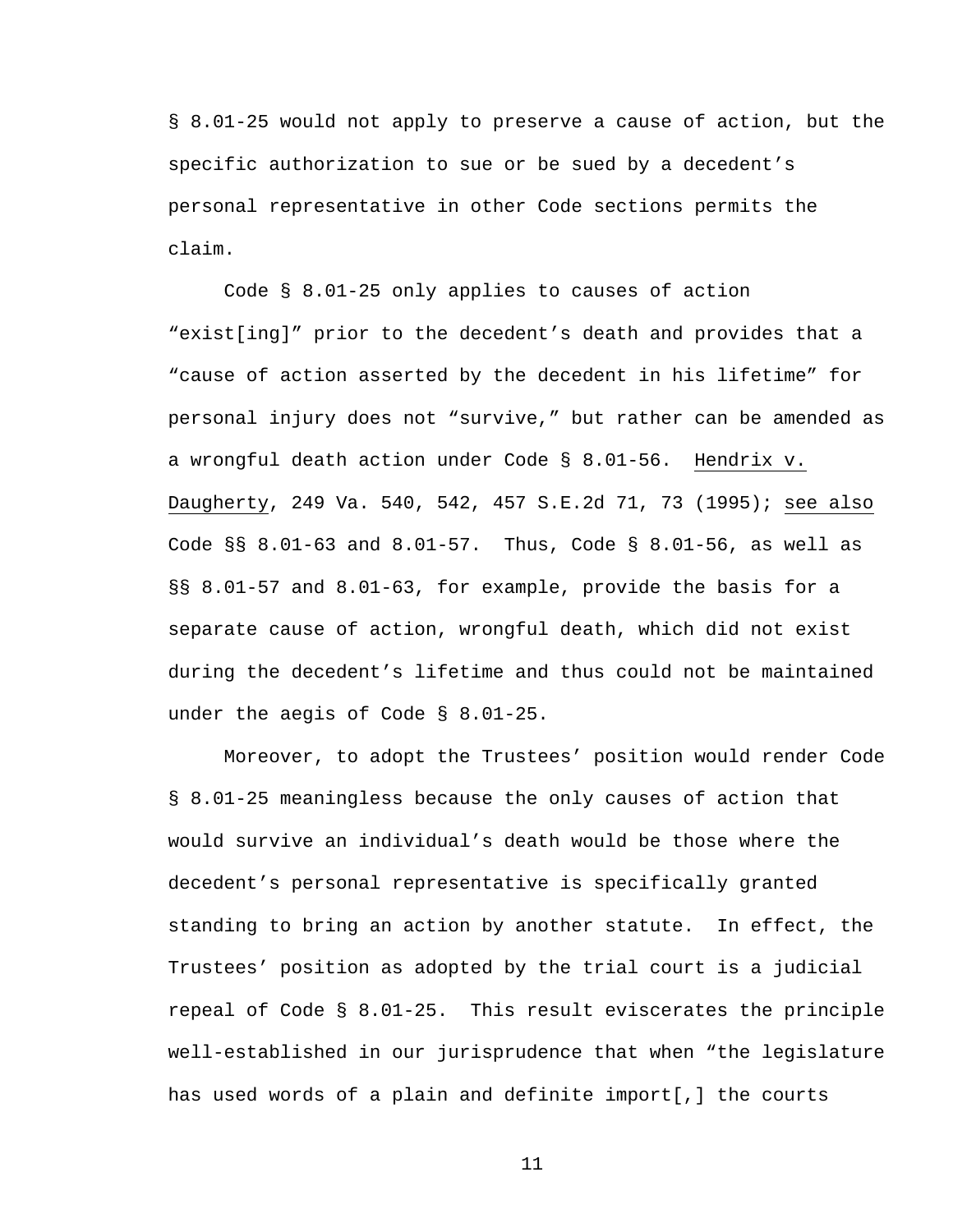cannot put upon them a construction which amounts to holding the legislature did not mean what it actually has expressed." Jenkins v. Director of the Va. Ctr. For Behavioral Rehab., 271 Va. 4, 10, 624 S.E.2d 452, 457 (2006); Barr v. Town & Country Properties, 240 Va. 292, 295, 396 S.E.2d 672, 674 (1990); Watkins, 161 Va. at 930, 172 S.E. at 447; see also Crawford, 270 Va. at 528, 621 S.E.2d at 129 (citing Horner, 268 Va. at 192, 597 S.E.2d at 204); Trent v. Clinchfield Coal Corp., 119 Va. 805, 811, 89 S.E. 921, 922-23 (1916) (judicial repeal of a statute usurps legislative function).

Consequently, Little's cause of action to compel an accounting from the Trustees for the administration of the Marital Trust under Code § 8.01-31 survives Little's death pursuant to Code § 8.01-25. Thus, Campbell, in his capacity as executor of Little's estate, has standing to bring an action to compel an accounting by the Trustees for the administration of the Marital Trust while Little was a beneficiary of that trust.

The fact that Little's will does not expressly grant the executor of his estate authority to pursue actions under Code § 8.01-31 does not alter our analysis. In Isbell v. Flippen, 185 Va. 977, 41 S.E.2d 31 (1947), the appellants argued "that since the will . . . did not specifically authorize [the personal representative] to do so, the executor had no right to institute the present suit." Id. at 981, 41 S.E.2d at 33.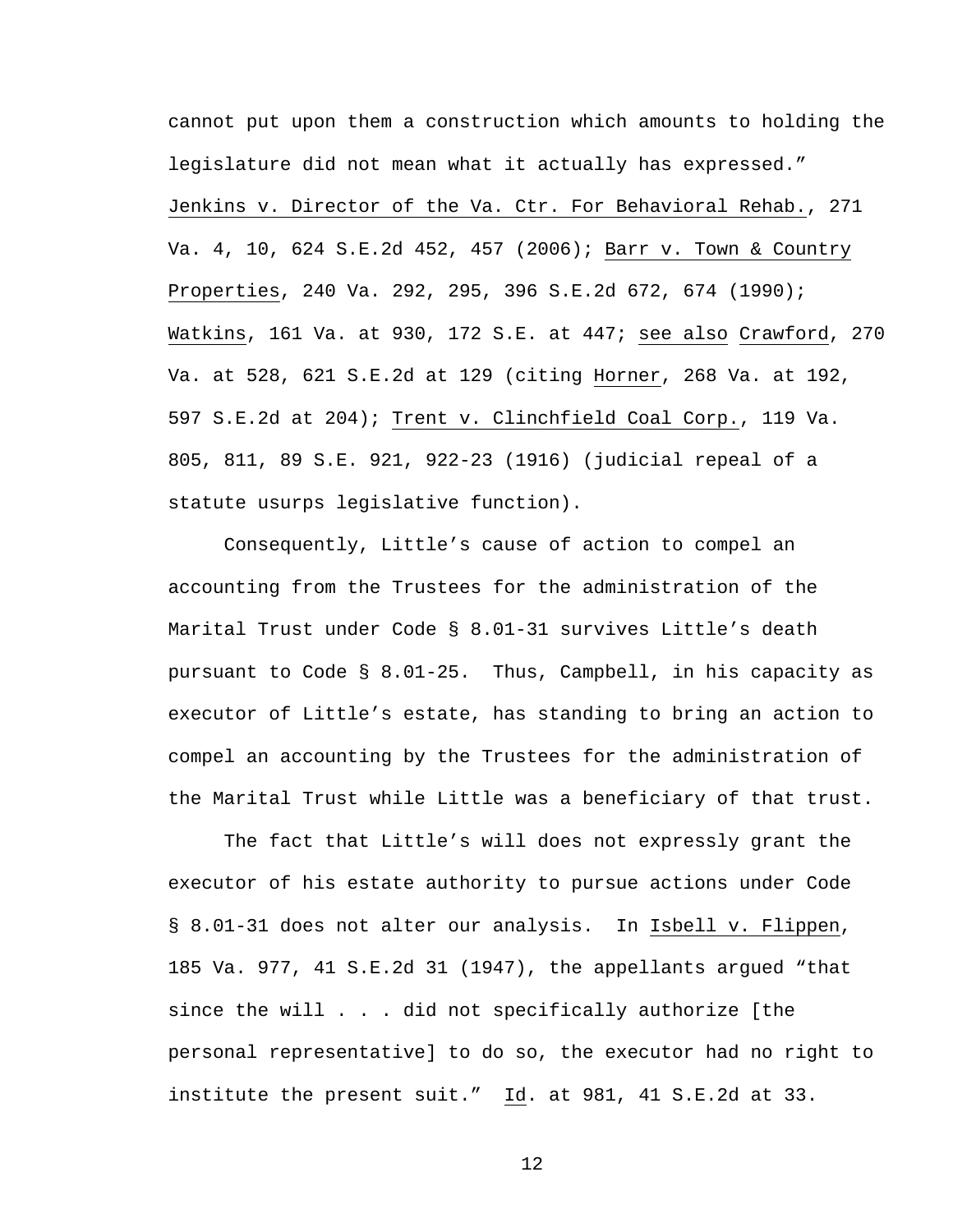Soundly rejecting this contention, the Court noted that it "is so lacking in merit that it hardly needs discussion." Id. The Court then cited the statutory duty of personal representatives to: "administer, well and truly, the whole personal estate of his decedent." Id. (quoting Code § 5377, now codified at § 64.1-139). Because "[o]ne of the primary obligations of the personal representative is to collect the assets of the estate," the personal representative had not only the authority, but most likely even the duty, to file suit to collect debts owed to the decedent's estate. Id. ("failure to proceed promptly with the collection of assets due the decedent's estate is negligence, for which the personal representative may be liable"); see also O'Brien v. O'Brien, 259 Va. 552, 557, 526 S.E.2d 1, 4 (2000). Thus, Campbell's power to seek an accounting under Code § 8.01- 31 is part of his fiduciary duty and authority as executor of Little's estate.

Similarly, Campbell's standing to seek an accounting under Code §§ 8.01-25 and 8.01-31 is unaffected by the clause in Little's will granting Campbell "all rights and powers set forth in [Code §] 64.1-57." The statutory powers incorporated into a will by reference to Code § 64.1-57 are not the only powers possessed by an executor. As the text of Code § 64.1-57 plainly states: "The following powers, in addition to all other powers granted by law, may be incorporated in whole or in part in any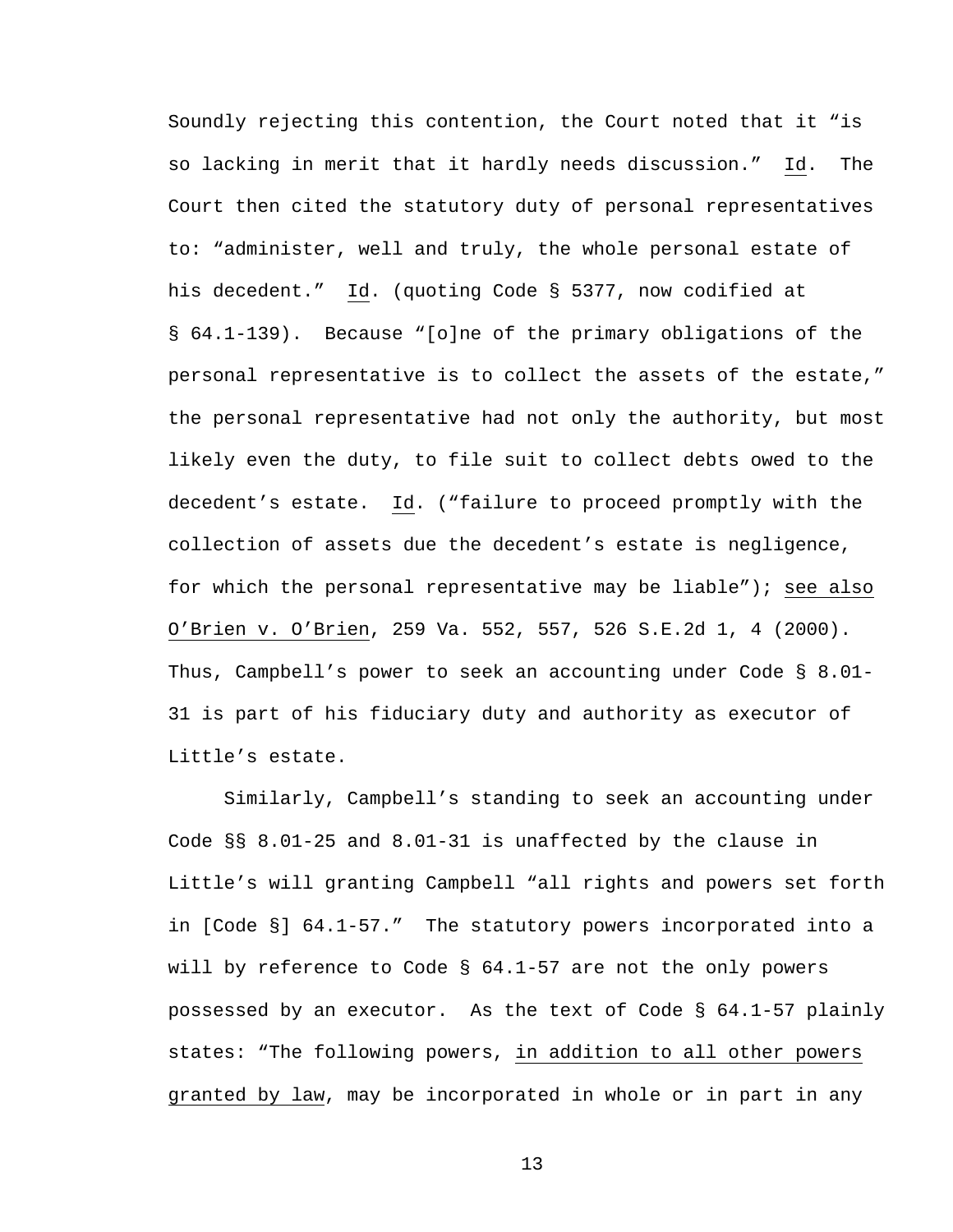will or trust instrument by reference to this section." (Emphasis added.) By incorporating the powers listed in Code § 64.1-57, a testator does not thereby exclude "all other powers granted by law" from the executor. The right to compel an accounting is such an "other power granted by law" as the foregoing discussion of Code §§ 8.01-31 and 8.01-25 reflect.

Accordingly, the mere fact that Little's will incorporates Code § 64.1-57 and does not contain a specific grant of authority to the executor to seek an accounting is no barrier to Campbell exercising "all other powers granted by law." The trial court's judgment was thus in error to hold that Campbell lacked standing to compel an accounting from the Trustees as to their administration of the Marital Trust prior to Little's death.

Having determined that Campbell, as Little's executor, had standing to compel an accounting by the Trustees, we must now resolve whether that cause of action encompasses all the relief requested in his Bill of Complaint. In that regard, Campbell contends he has a right to an accounting to determine whether Little "received all of the net income and other benefits due him under the terms of the said Marital Trust." For the reasons set forth above, the Trustees can be required to so account as to the administration of the Marital Trust through the time of Little's death. Thus, the Trustees, subject to any valid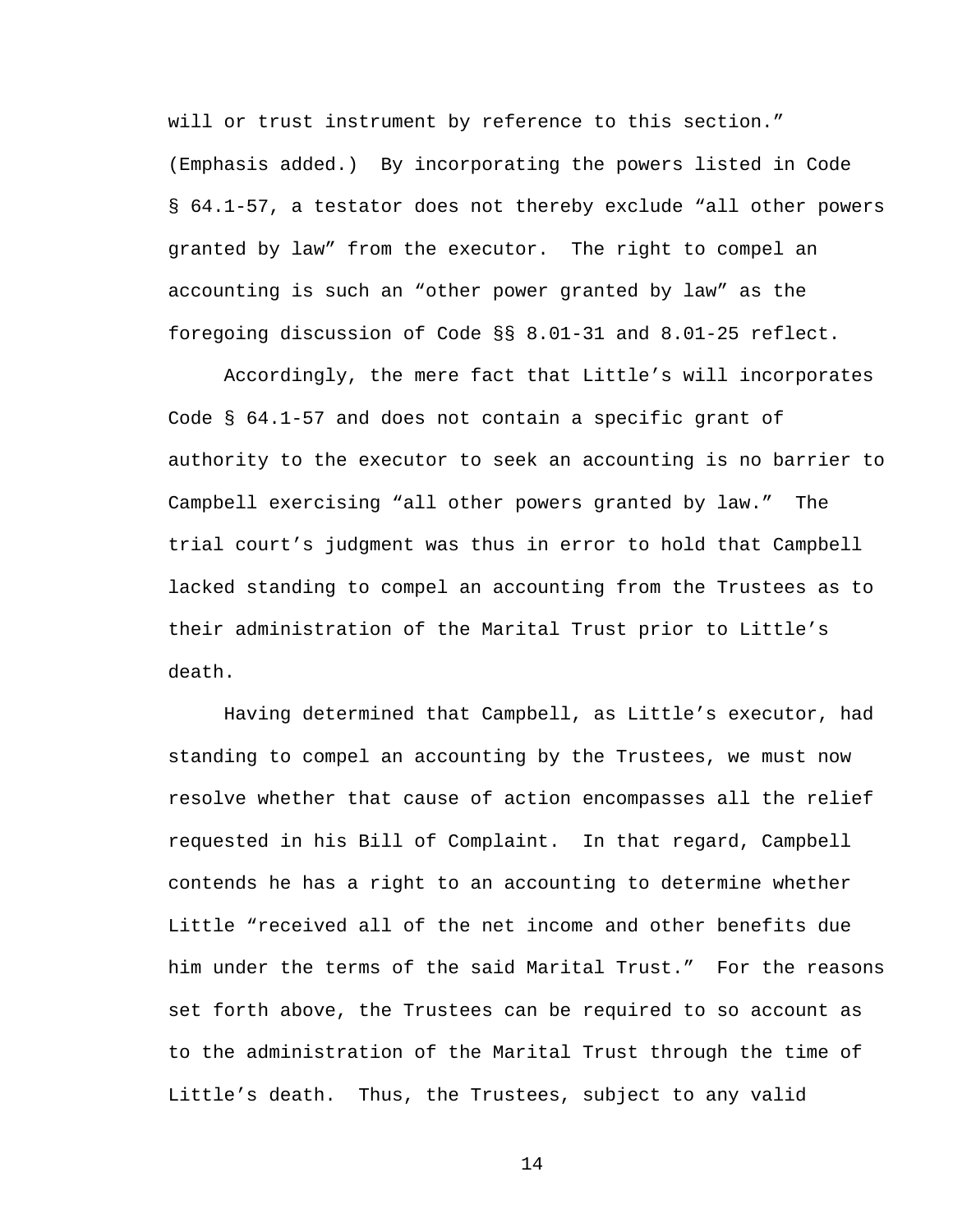defenses on the merits, none of which are before this Court, must account to Campbell for their administration of the Marital Trust during Little's lifetime, including the computation and distribution of the trust net income. This accounting would include any undistributed income of the Marital Trust accrued as of the date of Little's death, as Little had a right to such income up until that time. The trial court erred in ruling to the contrary.

Campbell also contends he has a cause of action for an accounting from the Trustees for their alleged removal of tangible personal property purportedly belonging to Little from Heritage Farm following Little's death. Campbell does not assert a basis for an accounting as to the tangible personal property other than by nexus to his argument of the right by survival under Code §§ 8.01-31 and 8.01-25. But Code § 8.01-25 cannot apply to authorize an accounting for the tangible personal property because the statute only permits survival of causes of action existing at the time of the decedent's death. Little clearly had no cause of action against the Trustees during his lifetime for the alleged removal of property that occurred after his death. As the executor's powers are derivative of Little's, Campbell acquired no standing to compel an accounting for the operation of the Marital Trust after the date of Little's death, when Little's right to an accounting had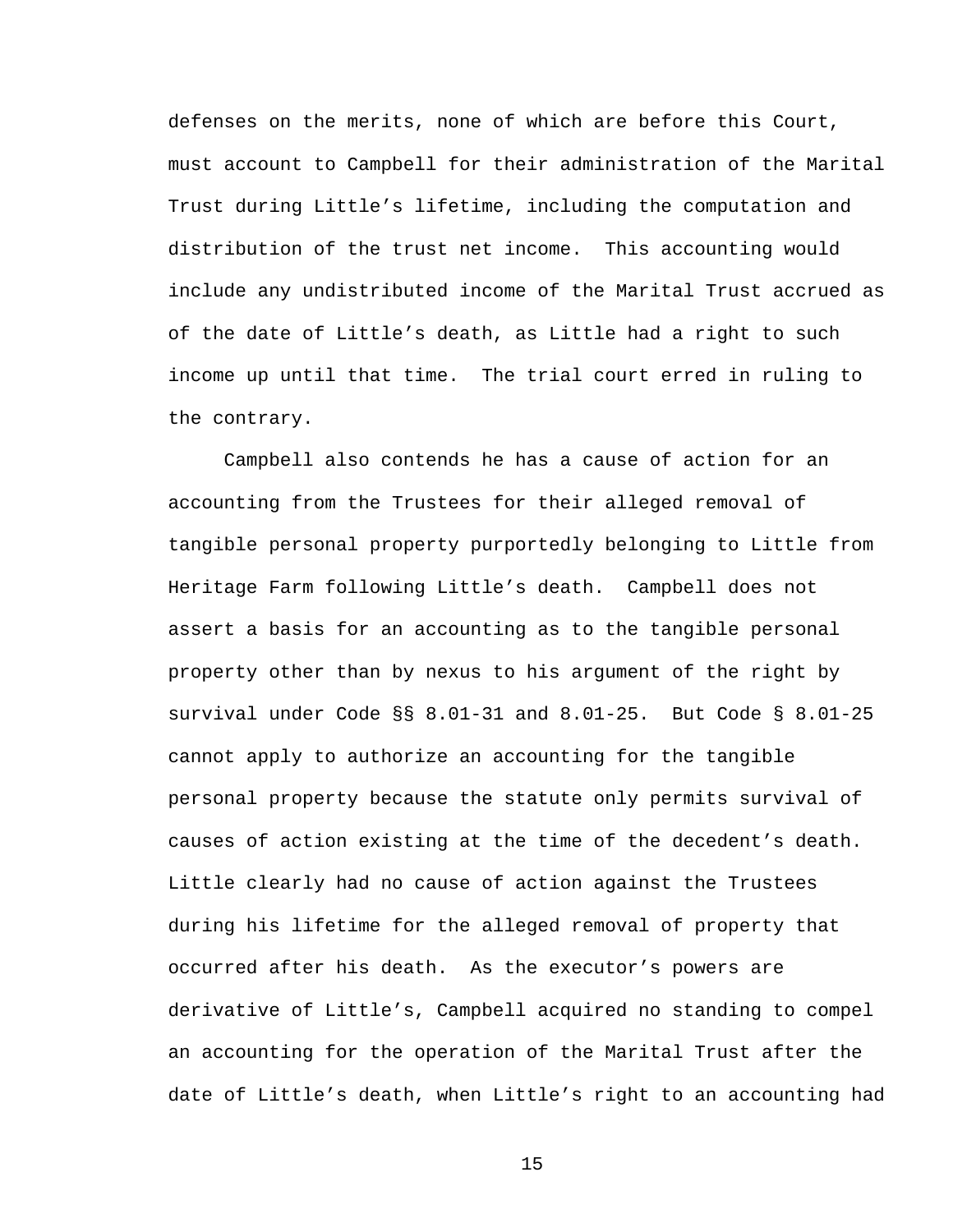ceased. Code § 8.01-25 thus cannot be the basis for granting Campbell standing to compel an accounting for the conversion of tangible personal property that only occurred after Little's death. See Rutter, 264 Va. at 313-14, 568 S.E.2d at 694-95.

The trial court thus did not err in denying Campbell's request for an accounting as to the tangible personal property alleged to have been removed by the Trustees.<sup>6</sup>

## III. CONCLUSION

A decedent's personal representative has standing under the plain language of Code § 8.01-25 to maintain a cause of action existing at the time of the decedent's death, which includes the right to compel an accounting under Code § 8.01-31 from the trustees of a trust of which the decedent was a beneficiary. Accordingly, the trial court erred in ruling that Campbell lacked standing to compel an accounting by the Trustees for their administration of the Marital Trust during Little's lifetime. However, because Little did not have a cause of action during his lifetime to seek an accounting for tangible personal property removed from Heritage Farm after his death, the trial court did not err in adjudging that Campbell did not

 $\overline{6}$  $6$  The issue is not before us as to what rights, if any, Campbell may assert under Code § 64.1-145 or otherwise as to the claim for wrongfully removed tangible personal property and we express no opinion in that regard.